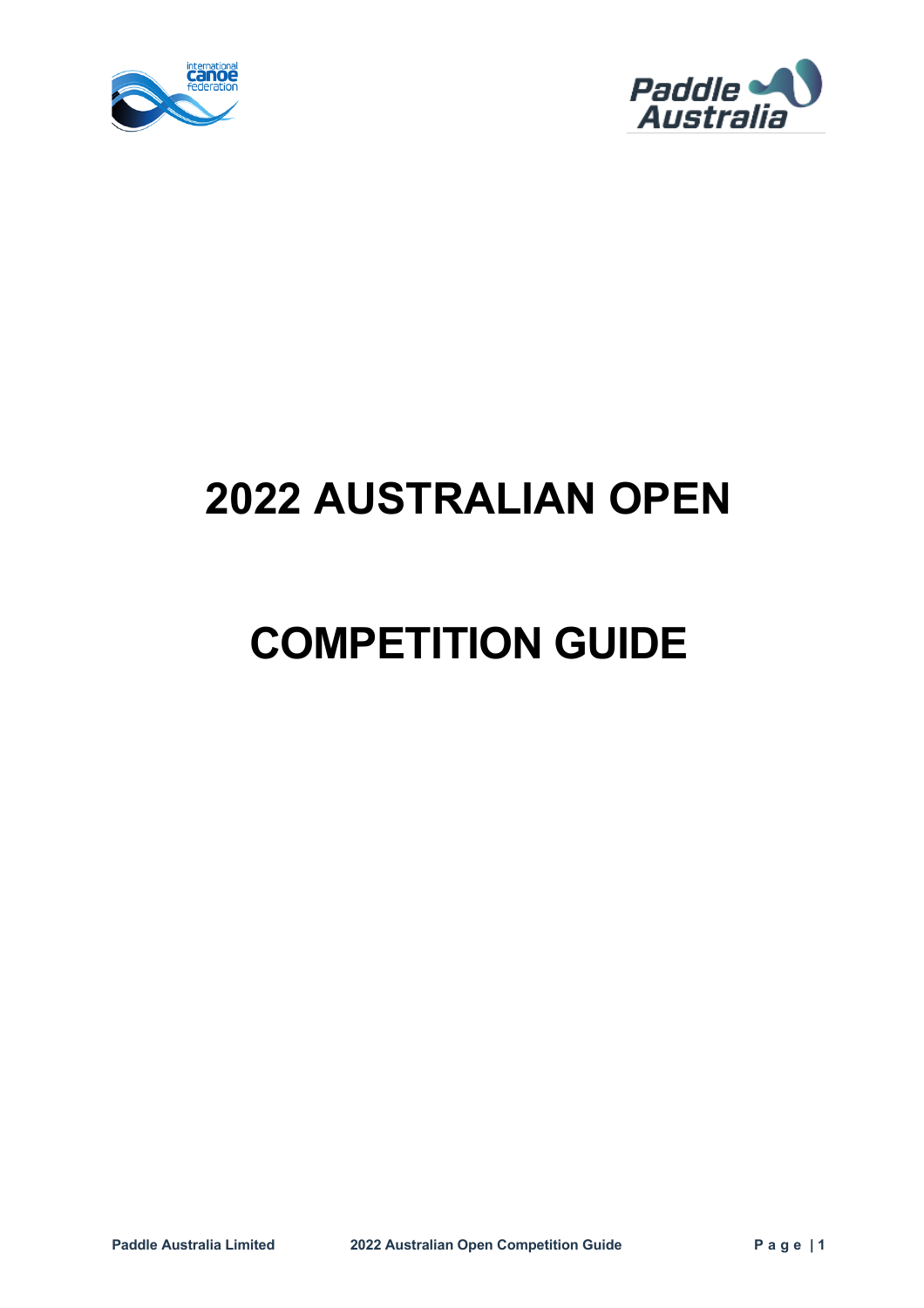



# **CONTENTS**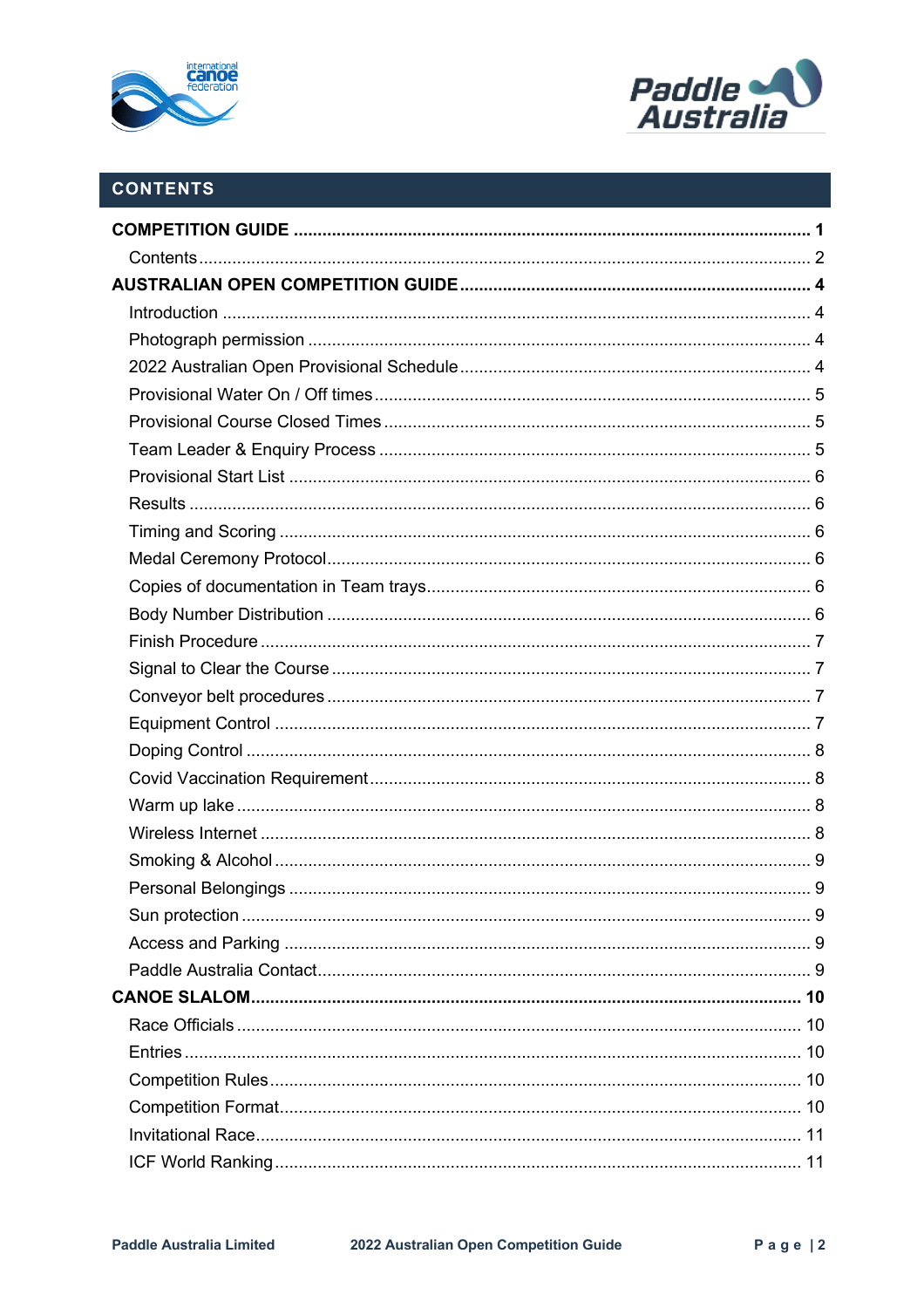

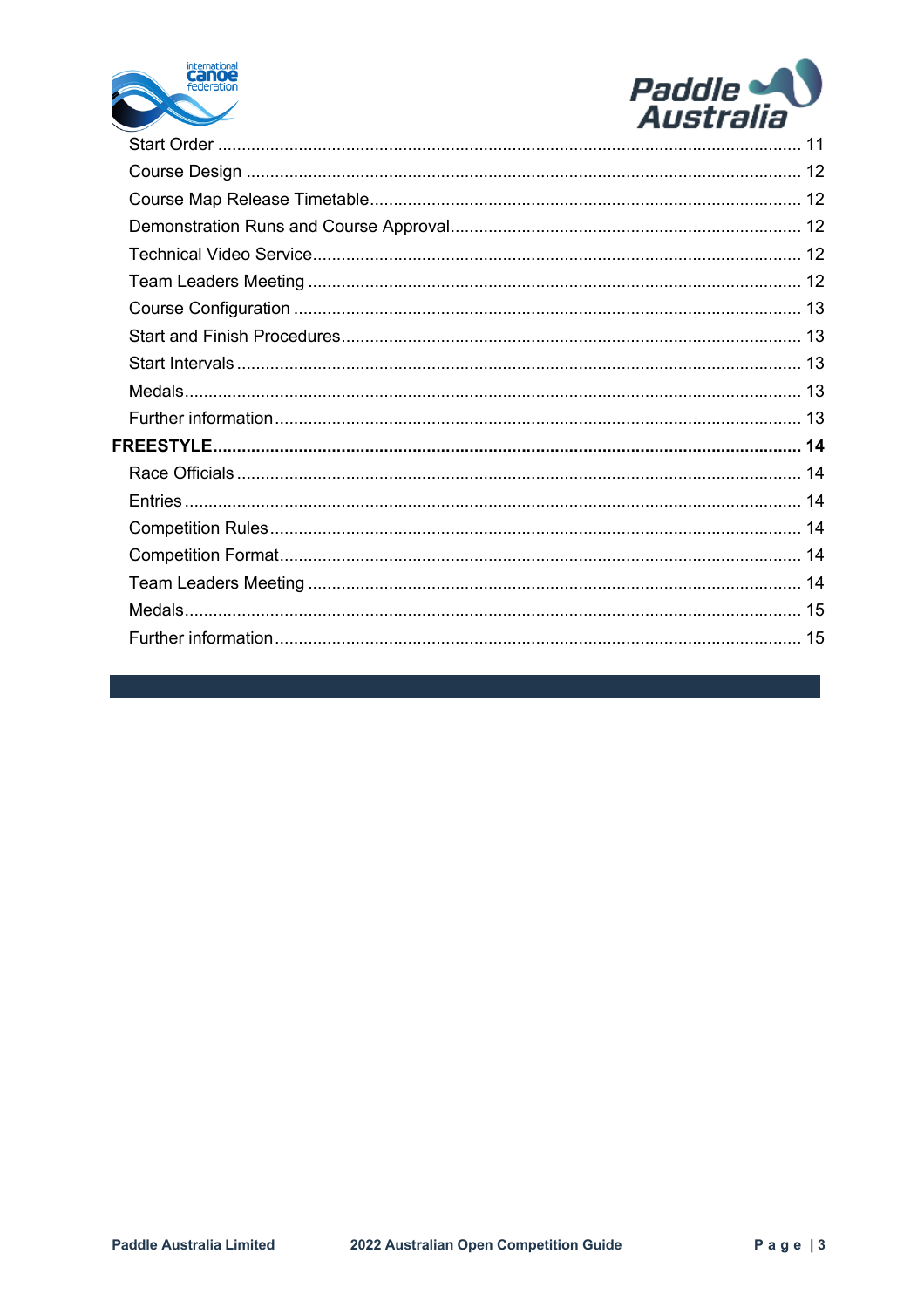

# **INTRODUCTION**

This document provides information and guidelines for the 2022 Australian Open to be held at Penrith Whitewater Stadium (PWS), Sydney, Australia from 25 to 27 February 2022. Paddle Australia (PA) is pleased to deliver this competition.

The 2022 Australian Open incorporates the following competitions:

- Australian Open ICF world ranking competition Canoe Slalom and Extreme Canoe Slalom
- Paddle Australia National Championships Canoe Freestyle

For more information, please head to the official website https://paddlepenrith.com.au/

Note, the Australian Open also incorporates the selection of the Australian Senior, Under 23 and Junior National Teams for both Canoe Slalom and Freestyle. Further information on selection criteria is available on the PA website.

## **PHOTOGRAPH PERMISSION**

Competitors are advised that during the course of this event they may be photographed or filmed by official Paddle Australia photographers or by officially accredited media.

It is a condition of entry to the 2022 Australian Open that competitors **consent to the use** of any photos or film containing their image, by media outlets, and/or by Paddle Australia and/or by related parties in pursuit of Paddle Australia's objectives.

Competitors, who do not consent to this use, must inform the official Paddle Australia photographers or officially accredited media.

# **2022 AUSTRALIAN OPEN PROVISIONAL SCHEDULE**

The provisional schedule is available at https://paddlepenrith.com.au/

The competition organisers reserve the right to modify the schedule.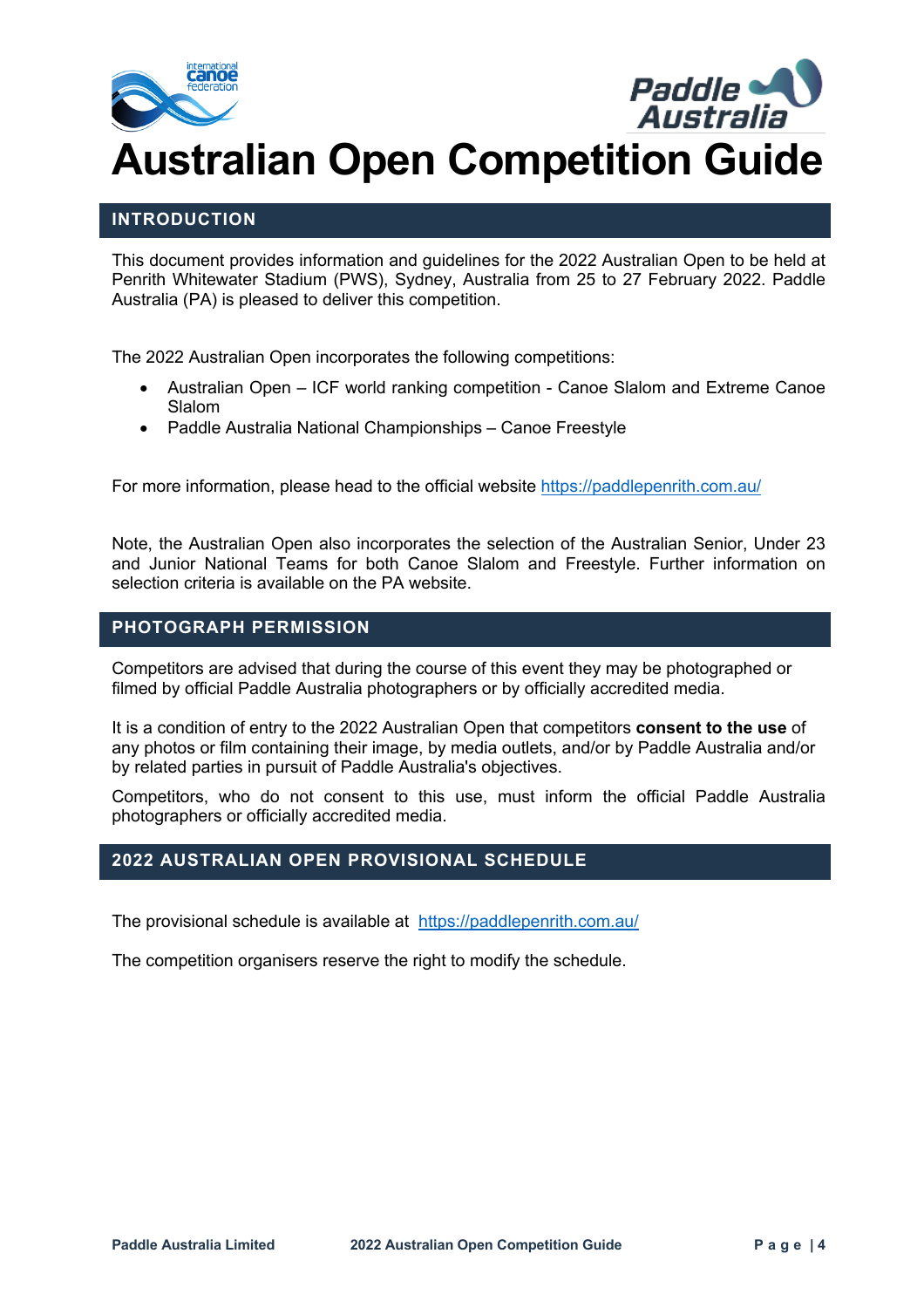



# **PROVISIONAL WATER ON / OFF TIMES**

| <b>DATE</b>          | <b>RUN</b>                                                  | <b>WATER</b> |                    |
|----------------------|-------------------------------------------------------------|--------------|--------------------|
|                      |                                                             | <b>ON</b>    | <b>OFF</b>         |
| Thursday 24 February | Canoe Slalom<br><b>Heats Demonstration Runs</b>             | 3.45pm       | 7.15pm             |
| Friday 25 February   | Canoe Slalom<br><b>Qualification Heats</b>                  | 7.30am       | 1.50 <sub>pm</sub> |
|                      | Freestyle<br>Training                                       | 2.00pm       | 3.30pm             |
|                      | Canoe Slalom<br>Semi/Final Demonstration<br>Runs            | 3.00pm       | 6.00pm             |
| Saturday 26 February | Canoe Slalom<br>Semi-finals/Finals                          | 7.30am       | 1.00 <sub>pm</sub> |
|                      | Freestyle<br><b>Heats</b>                                   | 5.00pm       | 6.30pm             |
| Sunday 27 February   | Canoe Slalom & Freestyle<br>Semi-finals/Finals              | 8.00am       | 12.45pm            |
|                      | <b>Extreme Canoe Slalom</b><br>Time trials, Heats to Finals | 5.00pm       | 7.30pm             |

# **PROVISIONAL COURSE CLOSED TIMES**

The course is closed at the following times:

| Time                                                  | <b>Access</b>                                                                   |
|-------------------------------------------------------|---------------------------------------------------------------------------------|
| Sunday including during breaks in racing   discipline | From 3.45pm, Thursday - 4.30pm   Closed to any competitors still to race in any |

# **TEAM LEADER & ENQUIRY PROCESS**

All Competitors will be required to nominate their Team Leader prior to the race. Only nominated Team Leaders may make enquiries on behalf of their respective competitors. Any Athlete who does not nominate a Team leader will be assigned one.

The Enquiry Desk will be located adjacent to the Event Office.

Video evidence from the technical video feed may be considered in the resolution of any enquiry at the discretion of the Chief Judge.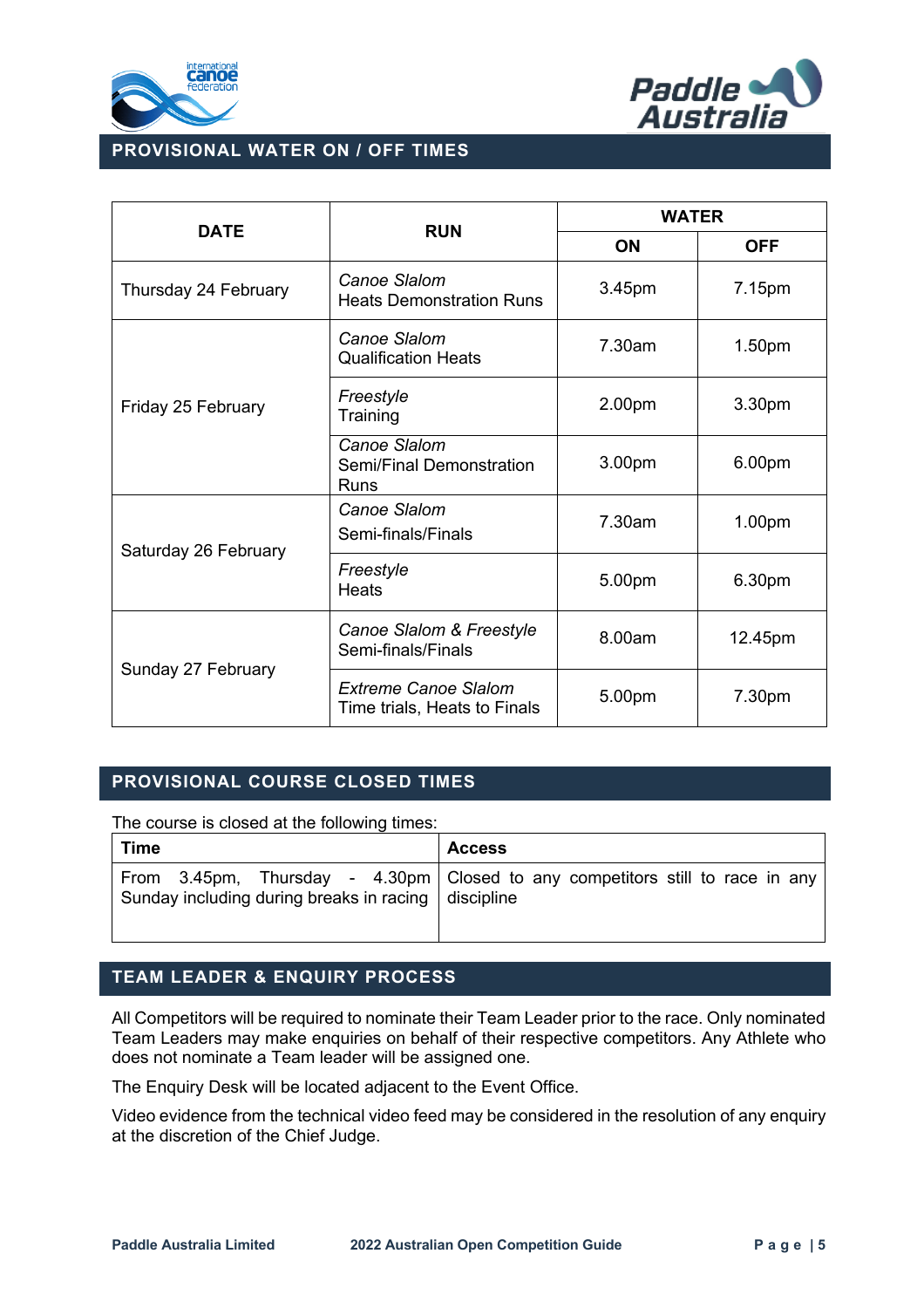

## **PROVISIONAL START LIST**



Provisional start lists will be posted on the Event website, https://paddlepenrith.com.au/ and at Penrith Whitewater Stadium on **Monday 21 February 2022** (Australian Open, Freestyle National Championships). Copies will also be emailed to Team Leaders.

Please check carefully that Athlete names and Federations have been correctly shown on the provisional start list including the spelling, Clubs and/or Sports Institutes.

Please note that all Athletes must have their Federation listed as this is a world ranking competition.

Please notify the competition organisers of any required changes.

## **RESULTS**

Canoe Slalom official results will be posted on the Official Notice Board adjacent to the Event Shed. Freestyle results will be posted at the compiling tent in the centre of the course. All results will also be posted on the event website https://paddlepenrith.com.au/

Live results will be available from the event website and on monitors at the venue.

No hard copies of results will be printed for teams. A complete electronic set of results can be accessed, either via the website, or by request to the Competition Organiser following the completion of the competition.

#### **TIMING AND SCORING**

For Canoe Slalom the timing is to 100th of a second. Timing will be electronic with handheld backup.

# **MEDAL CEREMONY PROTOCOL**

Following finals, medallists should assemble near the podium area 15 minutes prior to the medal ceremony. Competitors involved in the medal ceremonies must wear team uniform and closed shoes

## **COPIES OF DOCUMENTATION IN TEAM TRAYS**

Two copies of the start lists will be placed into your team tray. Please tell us if you require more copies so we can meet your needs.

Start lists and results and any general competition information will be emailed to Team Leaders.

#### **BODY NUMBER DISTRIBUTION**

All body numbers are the responsibility of the Team Manager for collection, distribution and return. Body numbers can be collected from the event shed. Body numbers will only be distributed to Team Leaders. Body numbers can be collected:

Collection after 12 noon Thursday 24 February

Returned no later than 5:00pm on Sunday 27 February

Body numbers will not be distributed unless the entry fee has been received.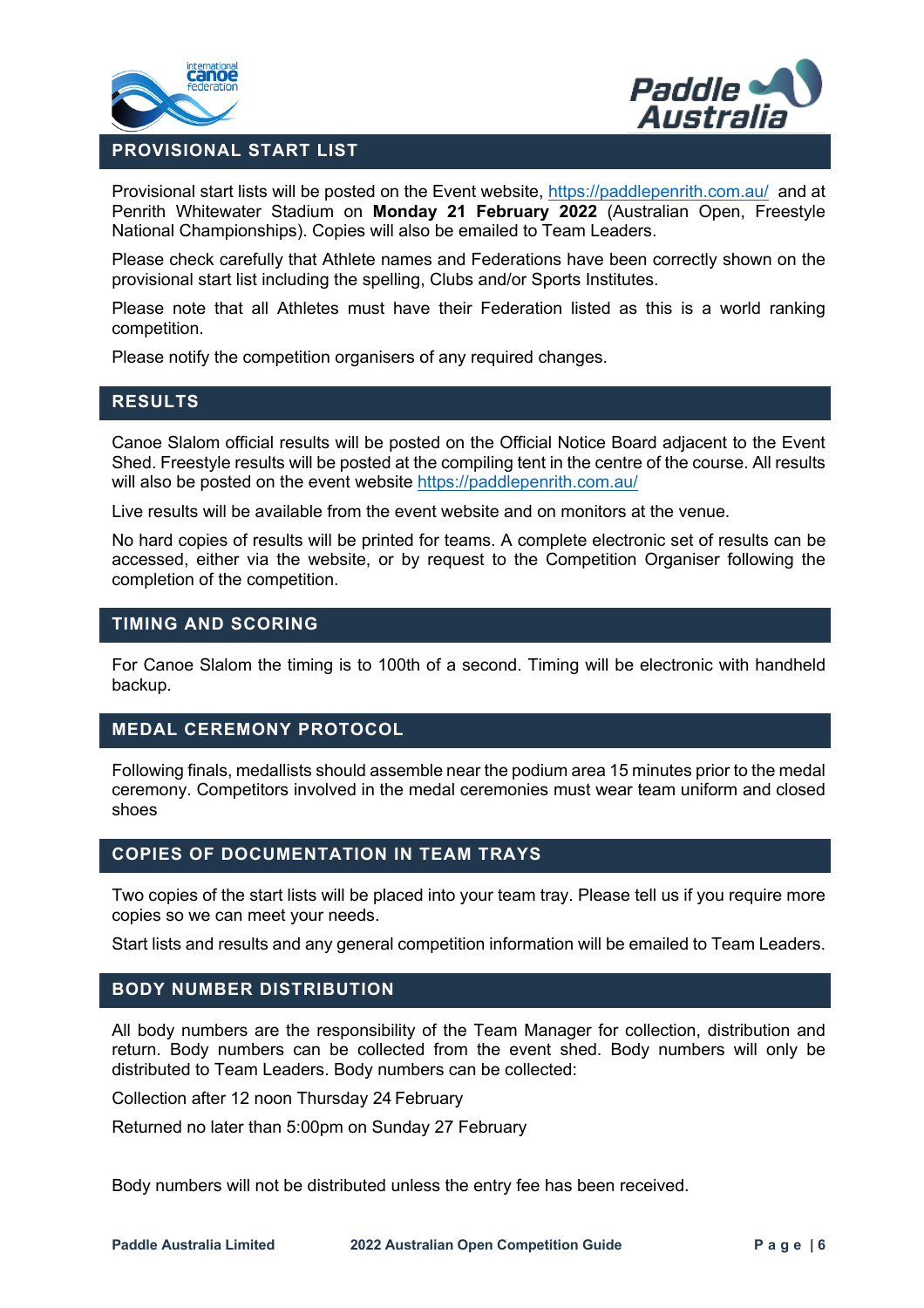



Team Leaders will be required to leave a \$100 deposit for each team (Canoe Slalom or Freestyle) they manage, prior to collection of their team's body numbers. The deposit will be returned on return of all the body numbers issued to the Team Leader.

Any body number not returned will attract a \$100 fee.

# **FINISH PROCEDURE**

The Canoe Slalom finish line is located directly under the bottom bridge.

Competitors must remain in the finish pool to warm down until dismissed by the Equipment Controller, as they may be required for Equipment or Doping Control.

Athletes are reminded that they must not warm up in the area directly below the finish line.

## **SIGNAL TO CLEAR THE COURSE**

A whistle will be used by the Judge should the competitor be required to clear the course, i.e. to give way to another competitor.

If water safety staff are required to turn off the pumps, i.e. to clear the channel, a siren will sound.

## **CONVEYOR BELT PROCEDURES**

A clock displaying "race time" will be located above the conveyor belt in the finish pool. The conveyor belt ride takes 75 seconds.

Whilst on the conveyer belt competitors may empty out their boats but must stay on the conveyor belt until the top pond is reached. Do not jump off the conveyer at any point.

# **EQUIPMENT CONTROL**

The Equipment Control area will be open for Athlete **self-checking** from 2pm Wednesday 23 February for all equipment including boats. There will be no compulsory pre-competition equipment control.

Prior to the race on each competition day there will be an official at the Equipment Control area, should any Athlete have a question or need help with the measuring equipment.

The equipment control schedule is as follows:

| Date                             | Time                               |
|----------------------------------|------------------------------------|
| Wednesday 23 February            | $2.00 \text{ pm} - 6.00 \text{pm}$ |
| Thursday 24 February             | 7.30 am $-$ 3.00 pm                |
| Friday 25 February               | $8.00$ am $-1.00$ pm               |
| Saturday 26 - Sunday 27 February | $8.00$ am $-6.00$ pm               |

Any Competitors equipment may be selected for post competition equipment control. Boats may be checked for weight, length & width and nose & tail and rail dimensions. Buoyancy vests and helmets may be checked to ensure compliance with the current ICF rules.

Athletes whose equipment does not pass a post competition check will be disqualified for that run/phase (DISQ-R)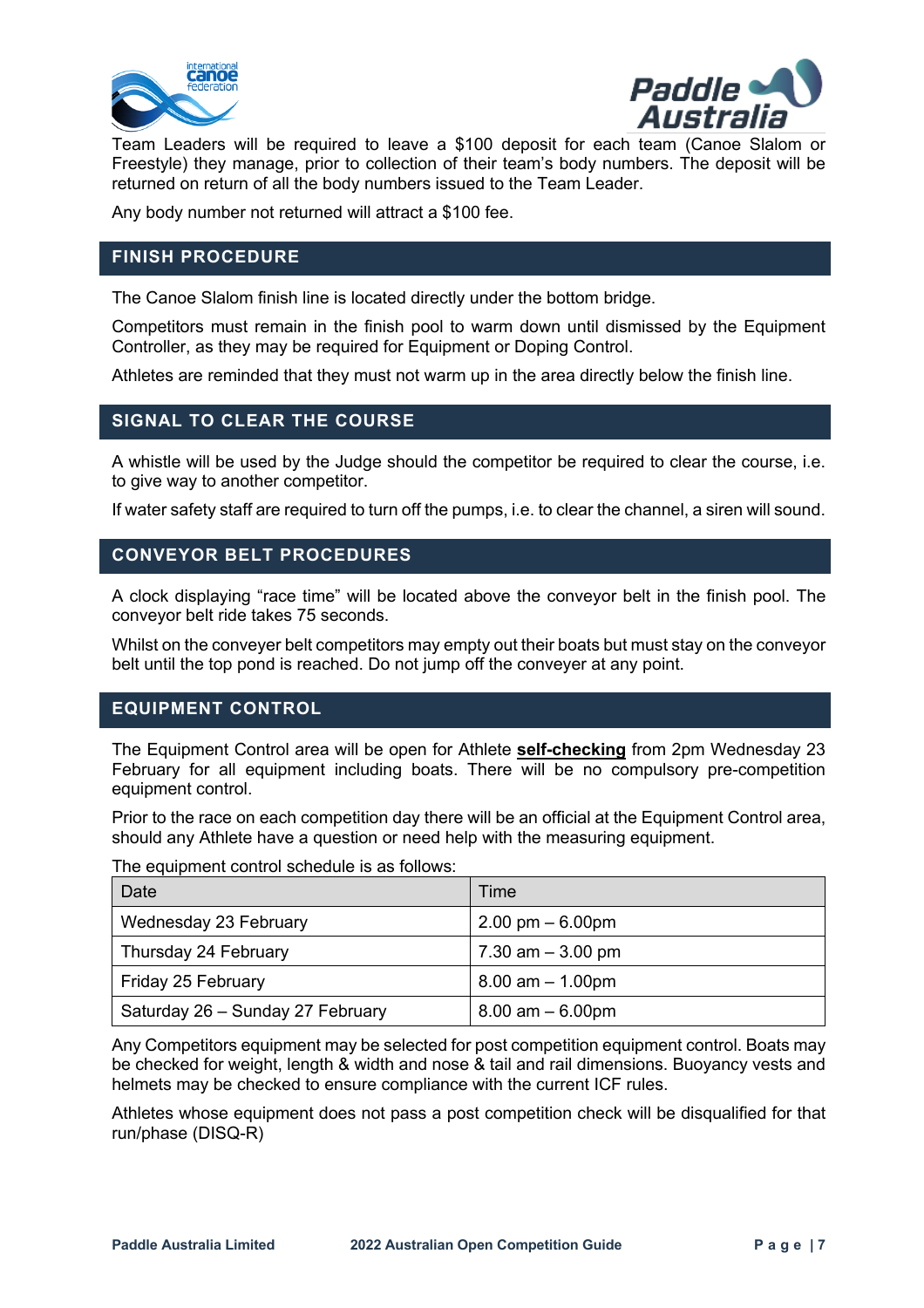



In line with the World Anti-Doping Code and the ICF Doping Control Rules, the Sport Integrity Australia (SIA) may conduct random drug testing at this competition in any discipline.

The site for Doping control will be confirmed closer to the Competition dates.

Competitors must present their passport or provide photo proof of identity at the time of a test. We strongly recommend that Team Leaders look after the security of Team Members passports.

Information regarding doping control can be found on the Sport Integrity Australia website at https://www.sportintegrity.gov.au/

# **COVID VACCINATION REQUIREMENT**

At the time of writing (December 2021) it is a requirement for all people who wish to enter Penrith Whitewater stadium to provide proof of double vaccination status. If this changes, as NSW public health orders or venue restrictions evolve, we will update this information.

See https://www.penrithwhitewater.com.au/conditions-of-entry

## **WARM UP LAKE**

To avoid potential collisions and injury when using the warm up lake, Competitors are required to keep within the white-water users designated area.

This area is marked by a line of buoys and includes the area at the course end of the lake and a channel approximately 10 meters wide that runs adjacent to the course on the right-hand bank of the lake (see map below).

All other areas of the lake are not to be used at any time.



#### **WIRELESS INTERNET**

There is no free wireless access for Teams.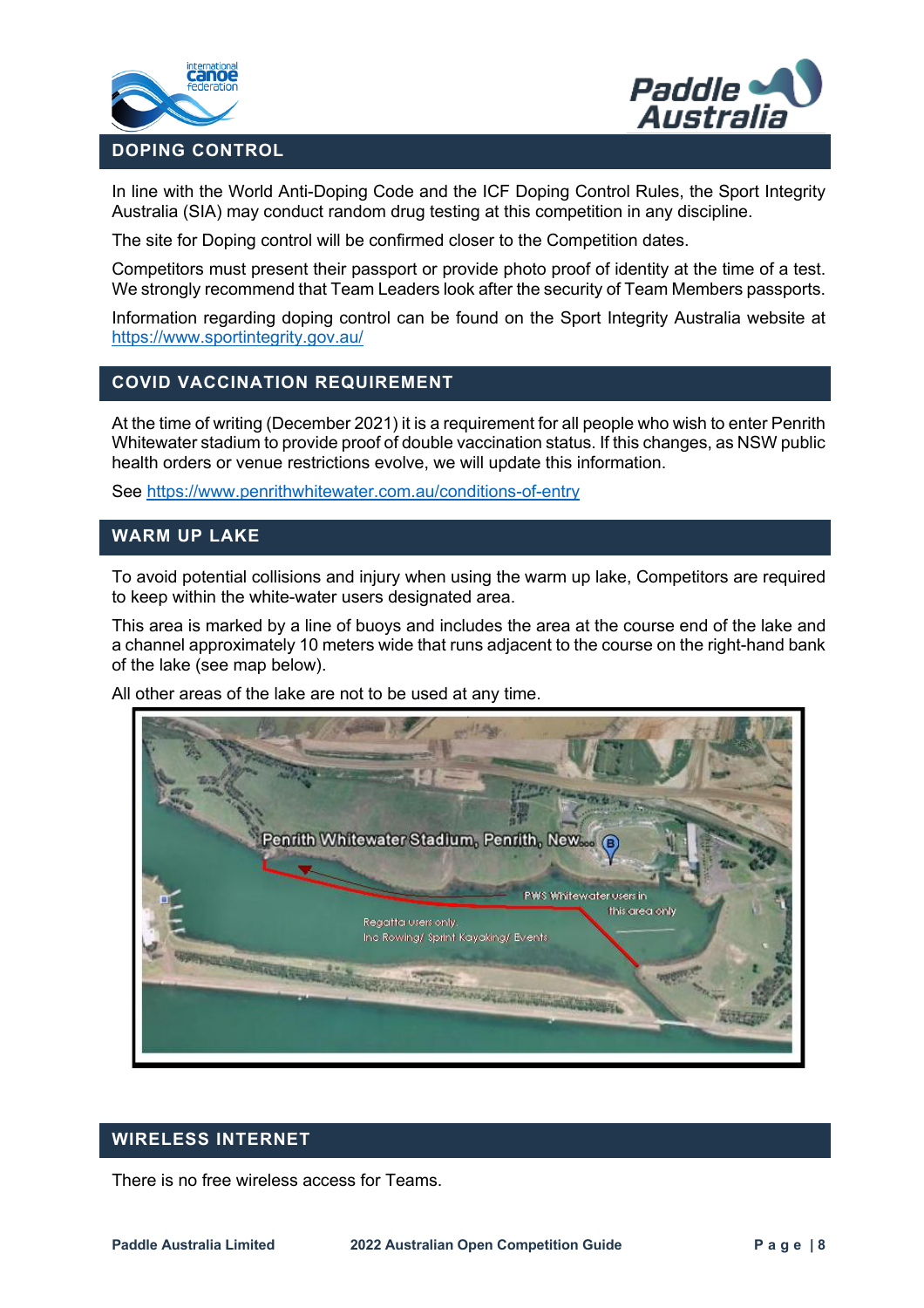



Smoking is only permitted in the designated smoking area near the entrance to PWS. Smoking is not permitted on the Field of Play or in any of the buildings.

Alcohol consumption is not permitted anywhere on the venue, except in the VIP lounge during its hours of operation or those areas designated in the Cafe.

# **PERSONAL BELONGINGS**

There is no capacity to store personal belongings in secure areas. Athletes and Teams are encouraged not to bring extra items to the venue. Please remind members of your team not to leave valuable items unsecured.

# **SUN PROTECTION**

The Ultra Violet (UV) index is high during the middle part of the day and it is recommended that broad-spectrum (SPF 30+) sunscreen be worn on exposed skin to protect against sunburn.

# **ACCESS AND PARKING**

Please park in the marked areas and follow the instructions of Penrith Whitewater Stadium staff when at the venue. You are reminded that the bridges are for access only. The only people who may remain on the bridges are Technical Video Service Staff and Officials. You may pass over the bridge but not remain on any part.

# **PADDLE AUSTRALIA CONTACT**

The contact details for PA are:

Postal Address: PO Box 6085.

Phone: + 61 (0) 2 9763 0670 Canoe Slalom enquires email: slalom@paddle.org.au Freestyle enquires email: freestyle@paddle.org.au

Silverwater, NSW, 2128 Australia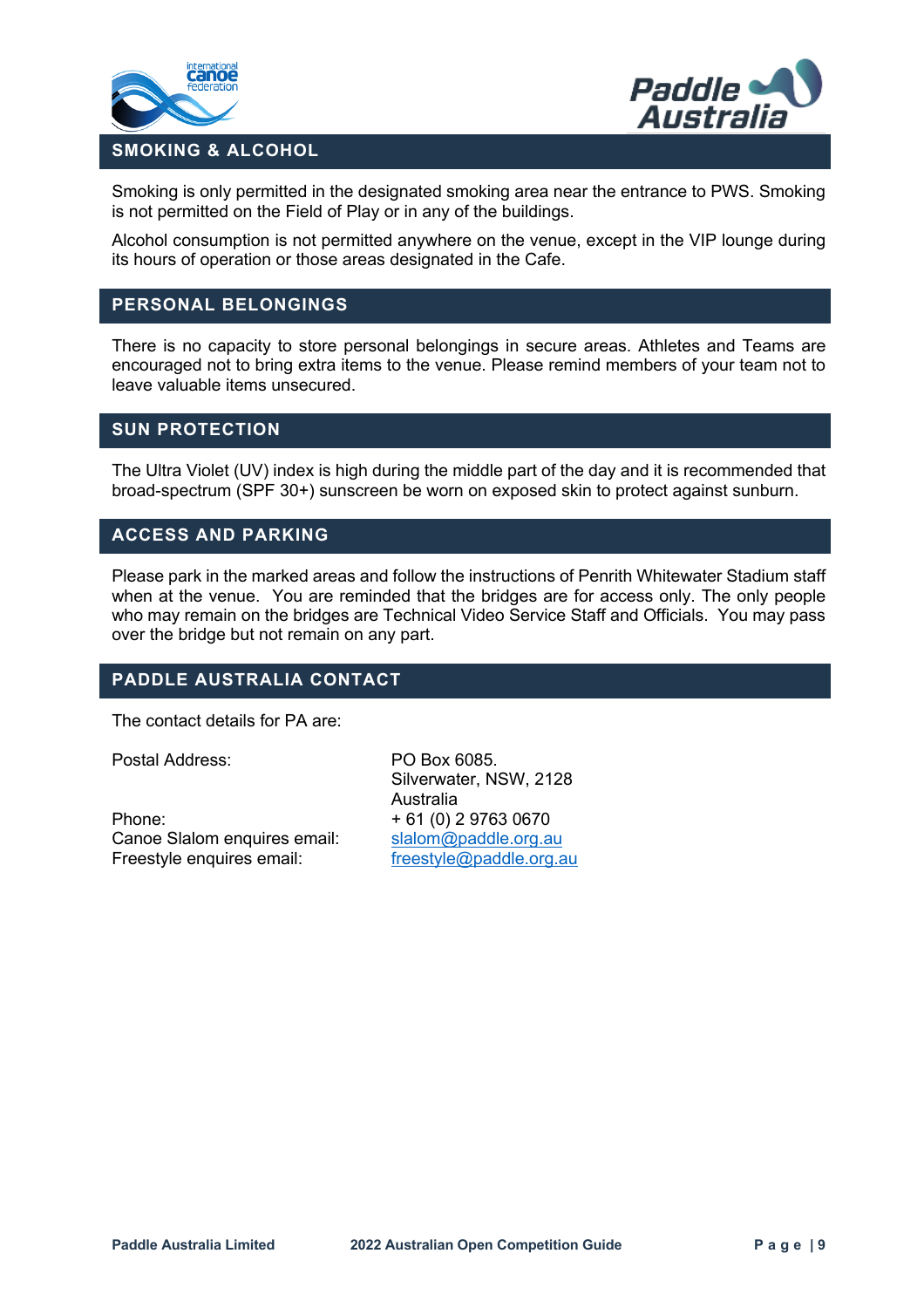



Additional rules and information for the Canoe Slalom Australian component.

### **RACE OFFICIALS**

Chief Official Richard FOX (AUS) Chief Judge AUS Open Jill BASSETT (AUS)

Jury: Graeme CAUDRY (AUS) – Chair Brian CORK (AUS) TBC nominated from participating coaches

## **ENTRIES**

The entry fees are:

Australian Open AUD \$100 per Athlete with no limit on the Canoe Slalom or Extreme Canoe Slalom events entered. You may also enter Freestyle National Championships no extra charge.

Entries are open from Friday **17 December 2021 and close on** Tuesday **15 February 2022**

All entries must be made by your Federation using the ICF online entry system - SDP.

Australian athletes must complete their initial entry via the entry portal before PA can submit your entry to the ICF.

Australian Athletes enter via your **JUSTGO** profile

Please contact PA directly if you are having problems using the online entry system.

Acceptance of a late entry is at the discretion of the Organiser and the late entry fee is \$200 (double the entry fee). Late entries must comply with ICF Canoe Slalom competition rule 1.6.1.f and Chapter 6 (2022 rules) regarding late entries.

#### **COMPETITION RULES**

All Canoe Slalom events will be run in accordance with ICF Rules 2022 and any special PA rules or bylaws as they pertain to the competition. The 2022 rules are available at https://www.canoeicf.com/rules - slalom

#### **COMPETITION FORMAT**

The Canoe Slalom events will be staged over 3 days according to the following schedule for all classes:

Thursday 20 February Demonstration Runs

Friday 21 February Heats: Session 1 WK1 MK1, WC1, MC1, Saturday 22 February Semi-finals / Finals: WK1, MK1 Sunday 23 February Semi-finals / Finals: WC1, MC1

The following events and age groups will be contested at the Australian Open: Open, U23 and Junior (U18) in the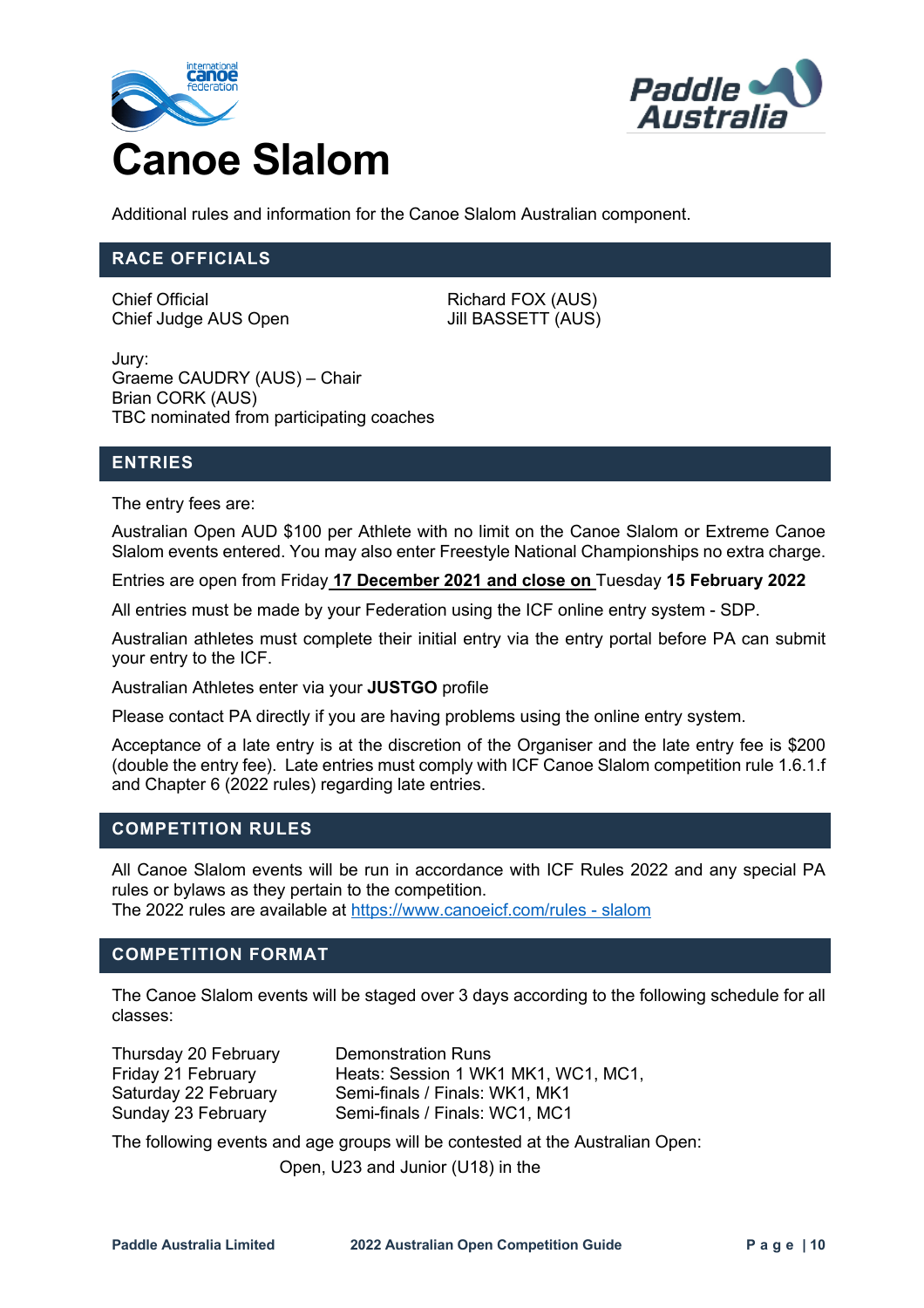



Men K1, Women K1, Men C1 and Women C1

All Competitors will have one heats qualification run and will be ranked. Based on the ranking of the first qualification run, the following boats will progress directly to the semi-final:

## 30 K1M

20 K1W, C1M, C1W

The remaining competitors in each event will have a second heats qualification run and the following boats will progress to the semi-final:

10 K1M, K1W, C1M, C1W

The total numbers for each event in the semi-final will be:

40 boats – K1M

30 boats – K1W, C1M, C1W

Following the semi-final, the top 10 boats from each event will progress to the finals.

In the event that there are less entries in the Heats phase than qualify for the next (eg SFR, FR) phase the Heats will still run to meet Australian Team selection criteria.

## **INVITATIONAL RACE**

An Invitation race will be held for Australian Athletes nominating for selection who do not qualify for the semi-final.

If, in this semifinal invitation race, the Athlete achieves a time that would have placed them in the final then they will be offered a final invitational race.

## **ICF WORLD RANKING**

All Athletes will progress through each phase of competition for all Canoe Slalom events according to the 2022 ICF progressions, available on the ICF website (see COMPETITION FORMAT in this document).

All competing Athletes will receive ICF world ranking points based on their final results in the 2022 Australian Open.

# **START ORDER**

Competitors will start in the reverse order of their 2021 ICF World Ranking. Competitors without an ICF World Ranking will start at the beginning of the start order, in the reverse order of their Australian National rank. Unranked Competitors will be placed at the beginning of the start order and their place will be determined by a random draw.

For Competitors who have two heats runs, the second run score in the heats phase is counted as their heats result.

Competitors that qualify for the semi-final phase from their 2nd heats run score will be placed at the beginning of the Semi-final start list, followed by the competitors who qualified from their 1st heats run score.

The start order for the final will be the reverse order of the results of each respective semi-final.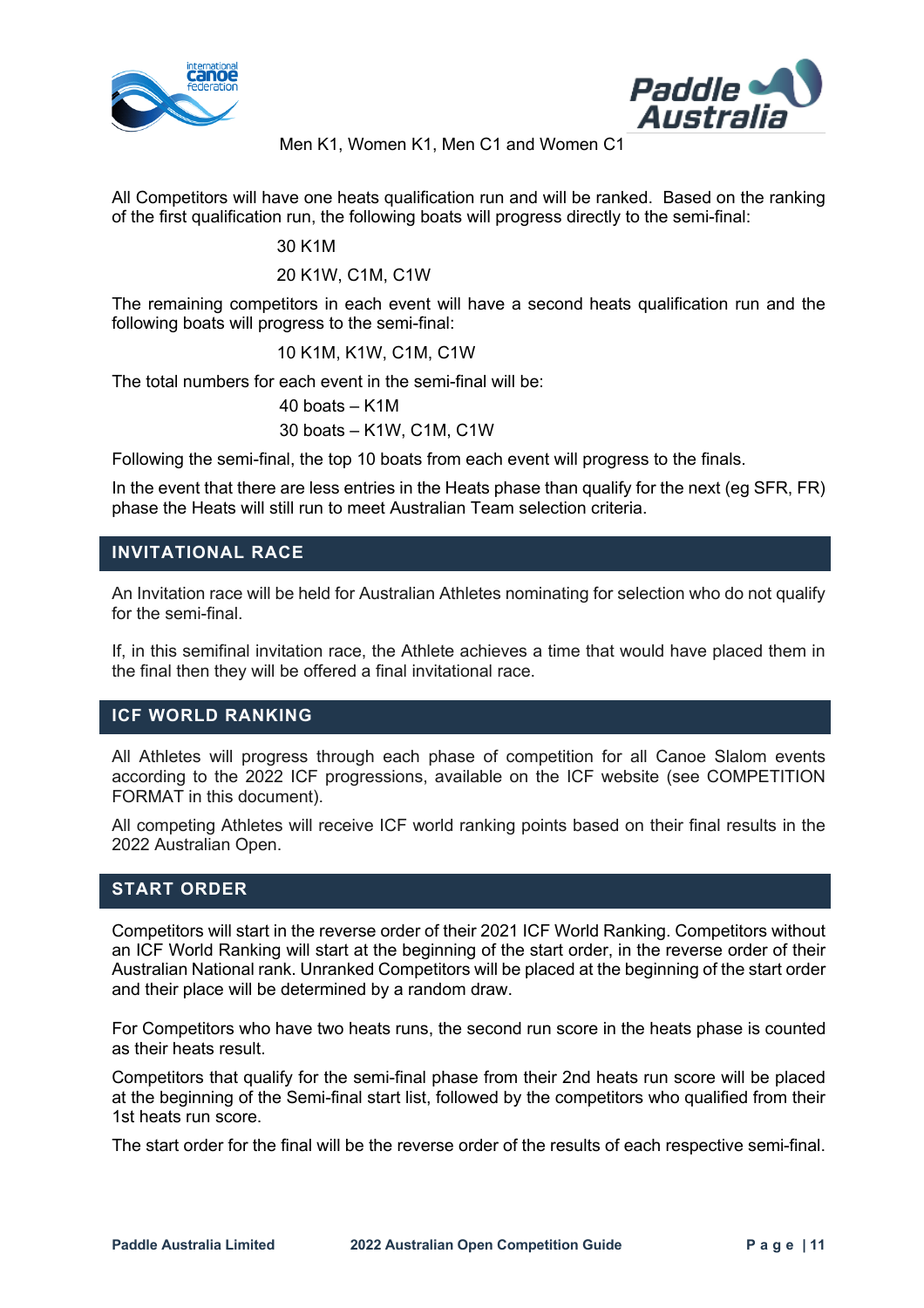



Competitors who arrive at the start late may not be permitted to start (subject to the decision of the Chief Judge).

# **COURSE DESIGN**

The Course Design Committee will be made up of one person drawn from those nominated from the coaches and one designer drawn from the pool nominated by PA. Coach's nominations close at 9am on Wednesday 23 February.

If required, the draw for the Course Designer will take place at the Event Shed at 9.30am, Wednesday 23 February.

## **COURSE MAP RELEASE TIMETABLE**

All course maps will be released, 4.00 pm Thursday 24 February.

Copies will be emailed to Team Leaders and also placed in the team trays. Copies will also be available on the event website.

## **DEMONSTRATION RUNS AND COURSE APPROVAL**

Demonstration runs for the Qualification course will be held at 5.15pm on Thursday 24 February.

Course approval will take place immediately following the demonstration runs.

Demonstration runs for the Semi/Final course will be held at 4.10pm on Friday 25 February.

Course approval will take place immediately following the demonstration runs.

Water will remain on for up to 30 minutes following the approval of each course.

## **TECHNICAL VIDEO SERVICE**

Technical video service will be provided by Paddle Australia. Teams wishing to use this service should contact to register their interest;

Jill Bassett mailto:jill.bassett@paddle.org.au or Nick Perry nick.perry@paddle.org.au

International teams will NOT receive a direct feed but may bring a USB or hard drive (must be formatted to work with Apple Mac devices), to the video production area and receive copies of the competition. Please provide a note of which bib numbers/names you would like when providing the USB or Hard drive.

## **TEAM LEADERS MEETING**

Australian Open

| Date:     | Wednesday 23 February                       |
|-----------|---------------------------------------------|
| Time:     | $3 - 4$ pm                                  |
| Location: | Event Shed area, Penrith Whitewater Stadium |

Each Team may send up to two people to the Team Leaders meeting.

Please also bring this guide to the meeting.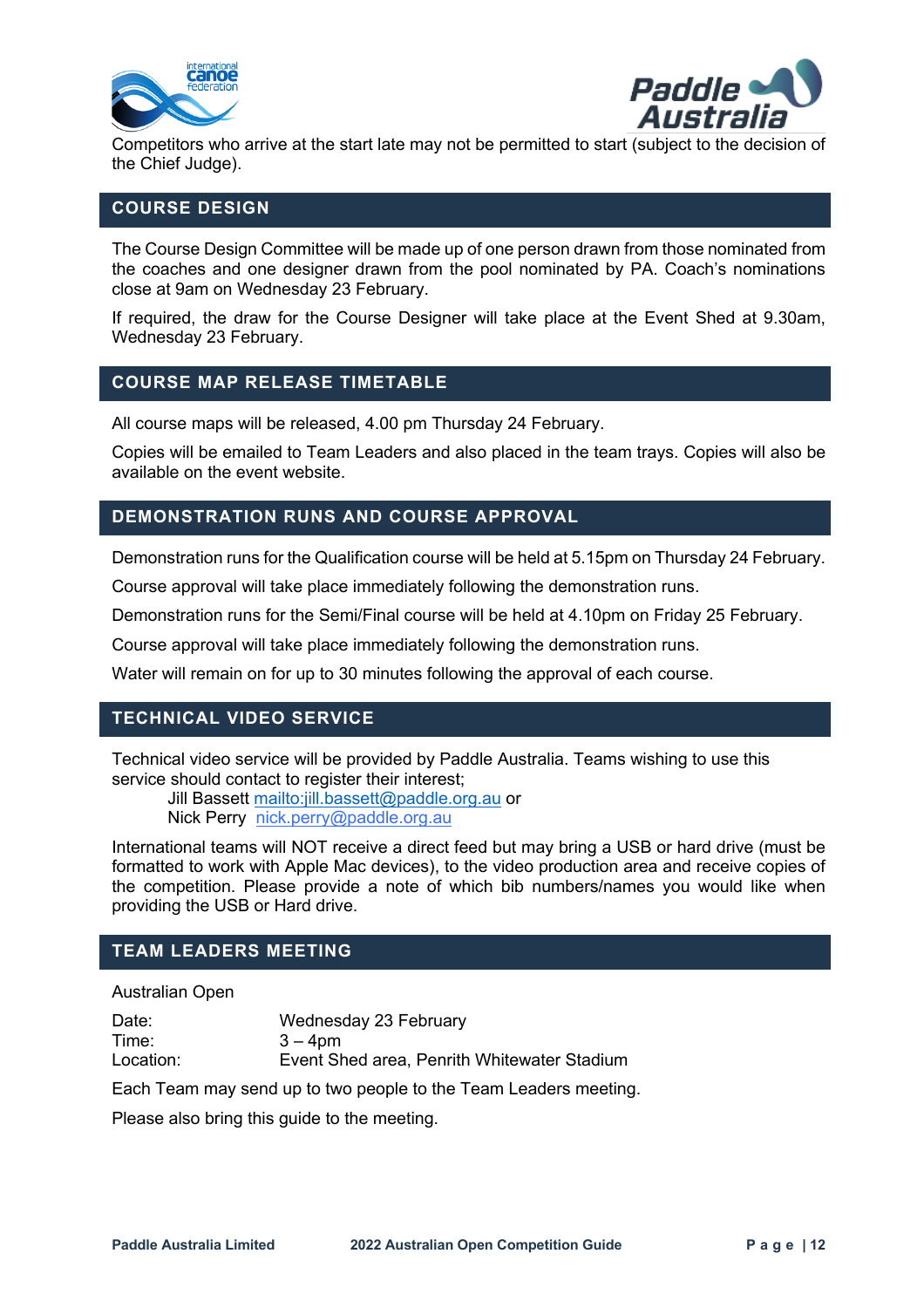



## **COURSE CONFIGURATION**

The course configuration for the Oceania Championships will be set by Wednesday 15 January 2022. The course configuration may change between the Oceania Championships and the Australian Open.

# **START AND FINISH PROCEDURES**

Competitors will be called to the start platform immediately the previous competitor has left the start.

The start will be a downstream start adjacent to the start platform. There will be a 5 sec beep countdown to the start time. Athletes may start within 3 seconds of their allocated start time

The start beam is located at the top of the first drop.

## **START INTERVALS**

Depending on entries, the start interval for the qualification runs will be 60 seconds between each competitor and 5 minutes between events.

There will be a 90 second interval between each competitor for the Semifinal and Final.

## **MEDALS**

Australian Open – All events will be awarded in the Junior, U23 and Senior age categories.

# **FURTHER INFORMATION**

For further information on the Slalom events, please head to the official website or contact Paddle Australia (slalom@paddle.org.au or (02) 9763 0670).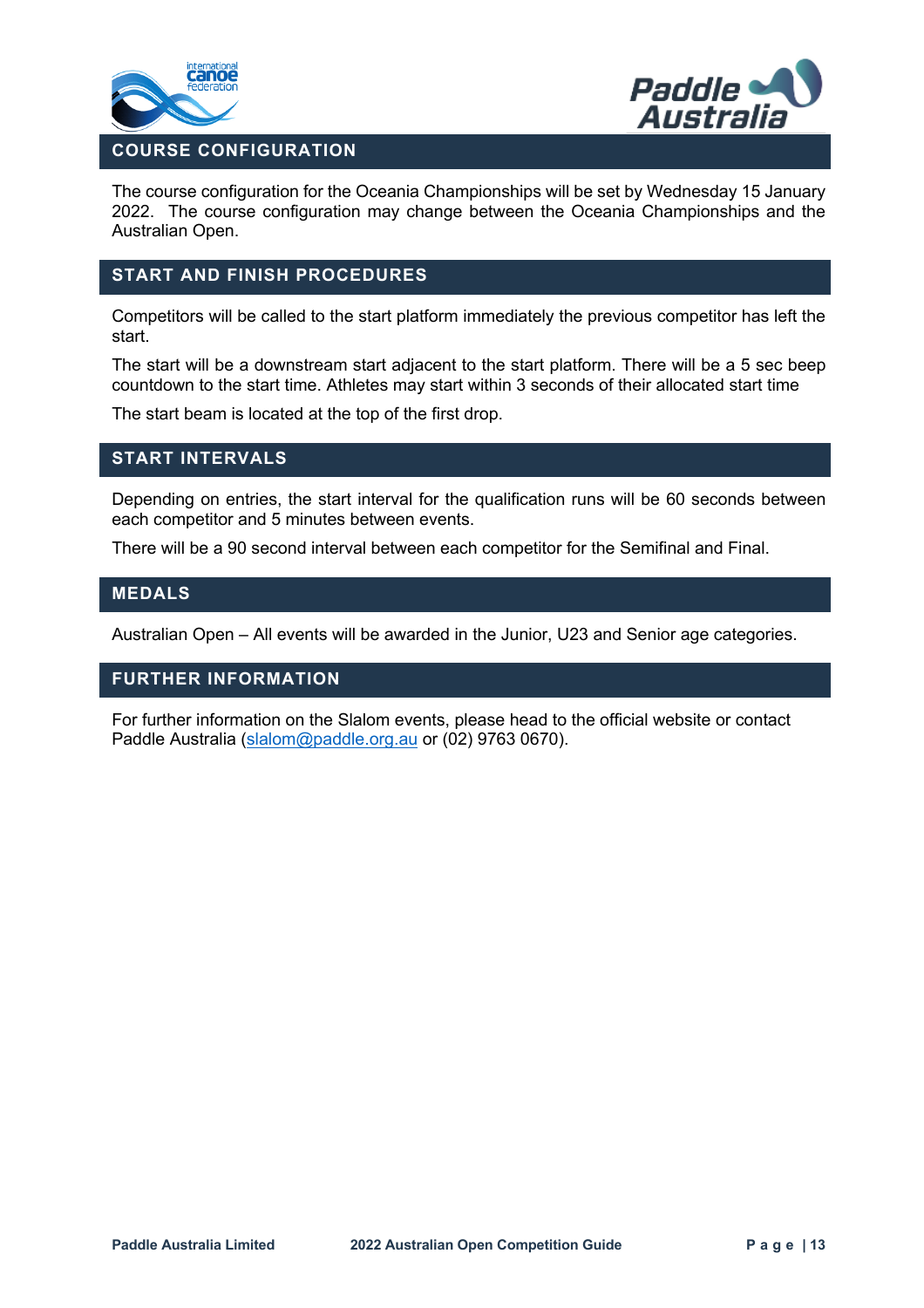



Additional rules and information for the Freestyle National Championships component.

#### **RACE OFFICIALS**

Chief Official Sue Natoli (AUS) Chief Judge AUS Open TBC (AUS)

Freestyle Technical Advisor; TBC

Jury: Graeme CAUDRY (AUS) - Chair Brian CORK (AUS) TBC nominated from participating coaches

#### **ENTRIES**

The entry fees are:

Freestyle National Championships AUD \$50 per Athlete please note this fee does not include entry to the Canoe Slalom Australian Open but does include entry for the extreme canoe slalom.

Entries are open from **Friday 17 December 2021 and close on** Tuesday **15 February 2022**

Entries should be submitted as per the below:

- Australian athletes are to enter via their **JUSTGO** profile link
- International entries must be submitted via email to freestyle@paddle.org.au

Please contact PA directly if you are having problems using the online entry system.

Acceptance of a late entry is at the discretion of the Organiser and the late entry fee is \$100 (double the entry fee). Late entries must comply with ICF Freestyle competition rule 1.6.1.f regarding late entries.

#### **COMPETITION RULES**

All Freestyle events will be run in accordance with the ICF Rules 2022

## **COMPETITION FORMAT**

#### **National Championships**

| Saturday 26 February | Heats will be held in groups of 5 boats each getting two rides of<br>45 sec         |
|----------------------|-------------------------------------------------------------------------------------|
| Sunday 27 February   | The top 5 boats will progress to the final which will be 3 rides of<br>45 sec each. |

The following events and age groups will be contested: Events: MK1, WK1, MC1 with Age Groups: Open, juniors.

## **TEAM LEADERS MEETING**

Freestyle National Championships